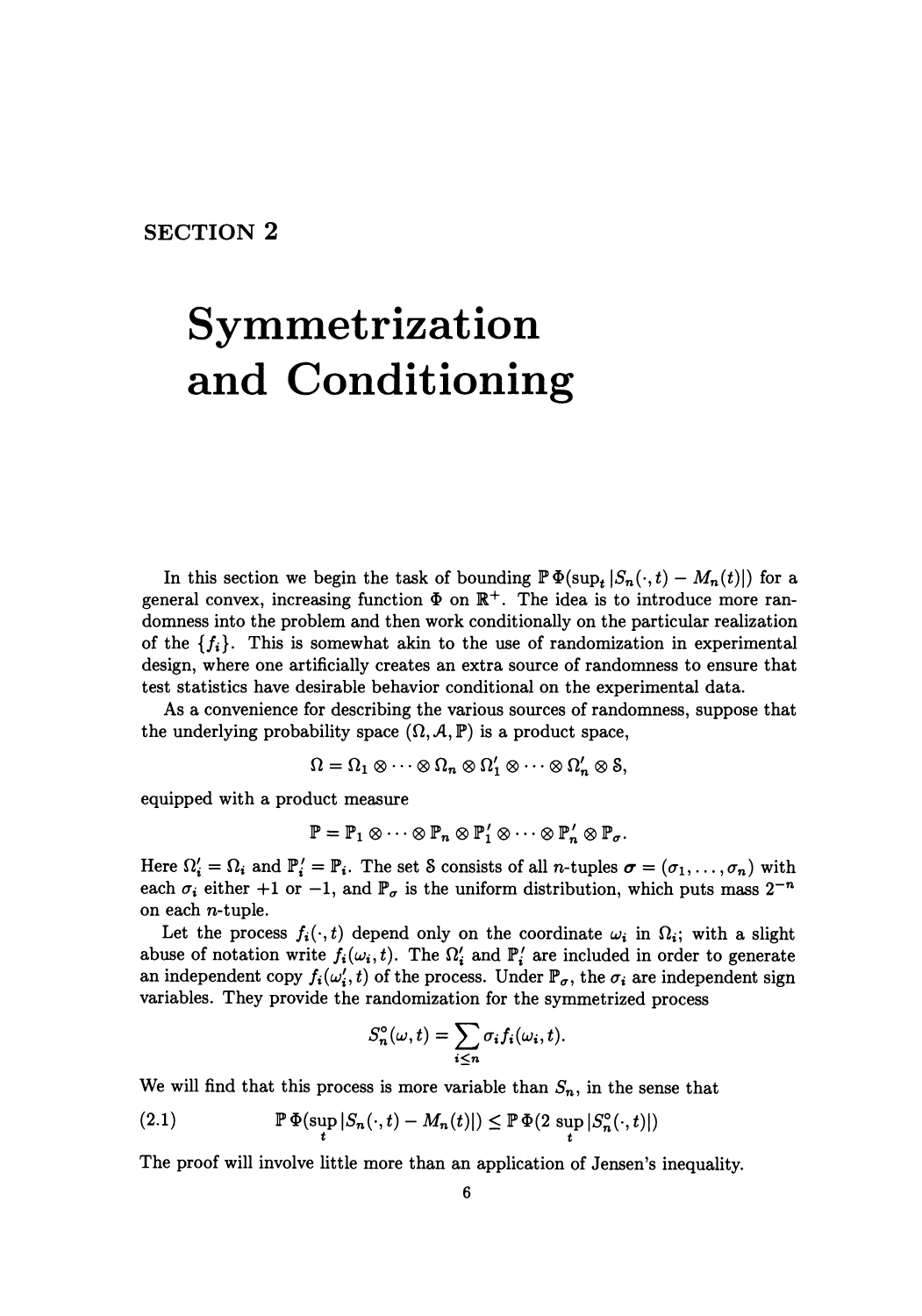To take advantage of the product structure, rewrite the lefthand side of (2.1) as

$$
\mathbb{P}_1\otimes\cdots\otimes\mathbb{P}_n\,\Phi\bigg(\sup_t\big|\sum_{i\leq n}[f_i(\omega_i,t)-\mathbb{P}'_if_i(\omega'_i,t)]\big|\bigg).
$$

We can replace the  $\mathbb{P}'_i$  by  $\mathbb{P}'_1 \otimes \cdots \otimes \mathbb{P}'_n$ , then pull that product measure outside the sum, without changing the value of this expression. The argument of  $\Phi$ , and hence the whole expression, is increased if we change

$$
\sup_t |\mathbb{P}'_1 \otimes \cdots \otimes \mathbb{P}'_n \cdots| \qquad \text{to} \qquad \mathbb{P}'_1 \otimes \cdots \otimes \mathbb{P}'_n \sup_t |\cdots|.
$$

Jensen's inequality then gives the upper bound

$$
\mathbb{P}_1 \otimes \cdots \otimes \mathbb{P}_n \otimes \mathbb{P}'_1 \otimes \cdots \otimes \mathbb{P}'_n \Phi \bigg(\sup_t \Big| \sum_{i \leq n} f_i(\omega_i, t) - f_i(\omega'_i, t) \Big| \bigg).
$$

The last expression would be unaffected if we interchanged any  $\omega_i$  with its  $\omega'_i$ , because  $\mathbb{P}_i = \mathbb{P}'_i$ . More formally, the 2n-fold product measure is invariant under all permutations of the coordinates generated by interchanges of an  $\omega_i$  with its  $\omega'_i$ . For each  $\sigma$  in S, the 2n-fold expectation would be unchanged if the integrand were replaced by

$$
\Phi\bigg(\sup_t \Bigl|\sum_{i\leq n}\sigma_i[f_i(\omega_i,t)-f_i(\omega'_i,t)]\Bigr|\bigg),
$$

which, because  $\Phi$  is convex and increasing, is less than

$$
\frac{1}{2}\Phi\bigg(2\sup_{t}\Big|\sum_{i\leq n}\sigma_{i}f_{i}(\omega_{i},t)\Big|\bigg)+\frac{1}{2}\Phi\bigg(2\sup_{t}\Big|\sum_{i\leq n}\sigma_{i}f_{i}(\omega'_{i},t)\Big|\bigg).
$$

These two terms have the same 2n-fold expectation. Averaging over all choices of  $\sigma$ ,  $\omega_i$ , and  $\omega'_i$ , we arrive at a  $(2n+1)$ -fold expectation that is equal to the right hand side of the symmetrization inequality (2.1). Notice that the auxiliary  $\omega'_i$  randomization has disappeared from the final bound, which involves only  $\omega = (\omega_1, ..., \omega_n)$  and  $\sigma$ .

For each  $\omega$ , the sample paths of the processes trace out a subset

$$
\mathcal{F}_{\omega} = \{ (f_1(\omega, t), ..., f_n(\omega, t)) : t \in T \}
$$

of  $\mathbb{R}^n$ . Consolidating the product  $\mathbb{P}_1 \otimes \cdots \otimes \mathbb{P}_n$  into a single  $\mathbb{P}_\omega$ , and reexpressing inequality (2.1) in terms of the usual inner product on  $\mathbb{R}^n$ , we get a neater looking bound.

 $(2.2)$  THEOREM. For each convex, increasing  $\Phi$ ,

$$
\mathbb{P}\,\Phi(\sup_{t}|S_n(\cdot,t)-M_n(t)|)\leq \mathbb{P}_{\omega}\mathbb{P}_{\sigma}\,\Phi\left(2\sup_{\mathbf{f}\in\mathcal{F}_{\omega}}|\boldsymbol{\sigma}\cdot\mathbf{f}|\right).
$$

The inner expectation, with respect to  $\mathbb{P}_{\sigma}$ , involves a very simple process indexed by a (random) subset  $\mathcal{F}_{\omega}$  of  $\mathbb{R}^n$ . The fact that *T* indexes the points of the sets  $\mathcal{F}_{n\omega}$ now becomes irrelevant. The sets themselves summarize all we need to know about the  ${f_i(\omega, t)}$  processes. If we absorb the factor 2 into the function  $\Phi$ , the problem has now become: find bounds for  $\mathbb{P}_{\sigma} \Phi$  (sup<sub> $\tau$ </sub>  $|\sigma \cdot \mathbf{f}|$ ) for various convex  $\Phi$  and various subsets  $\mathcal F$  of  $\mathbb R^n$ .